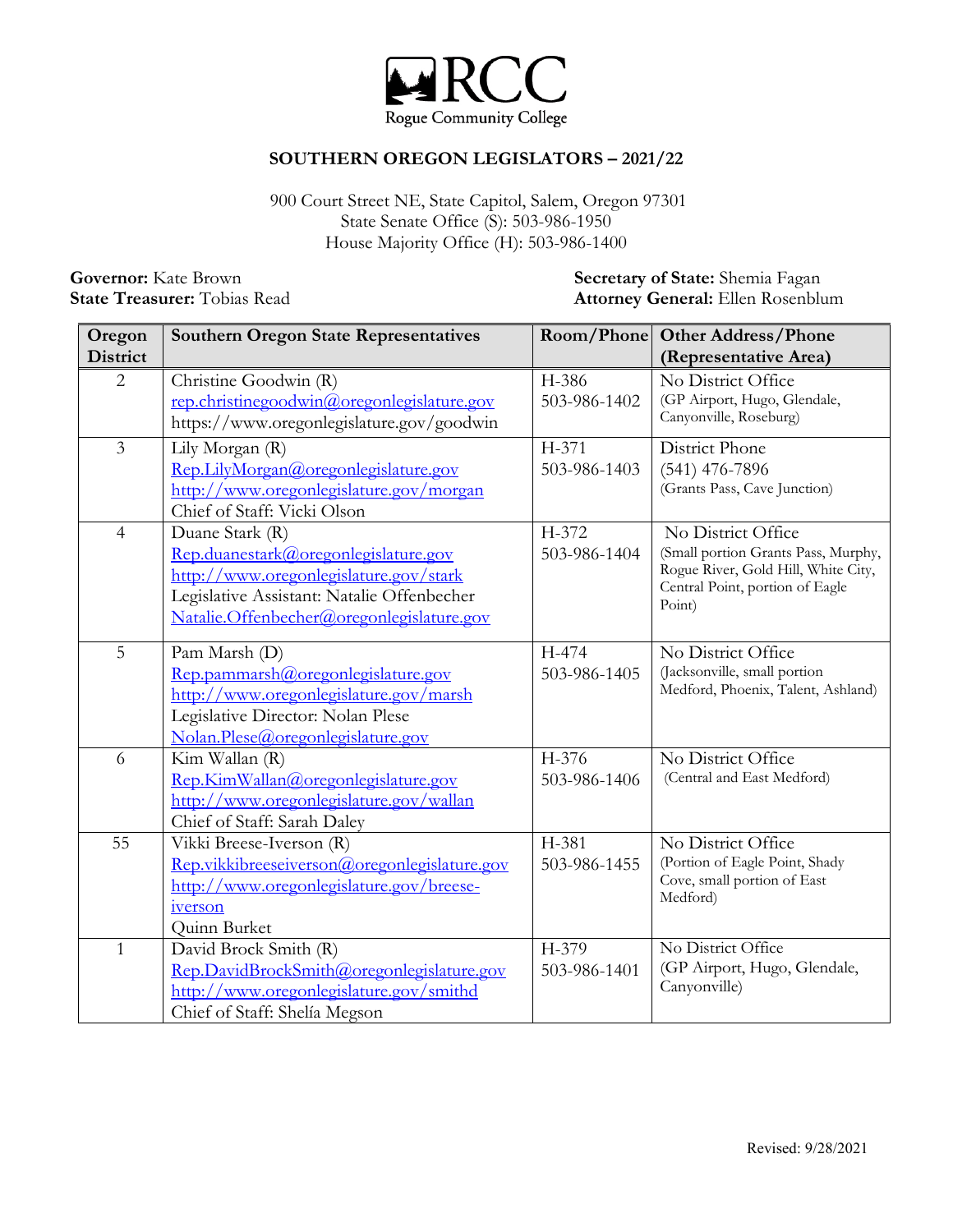| Oregon<br><b>District</b> | <b>Southern Oregon State Senators</b>                                                                                                                                 |                         | Room/Phone Other Address/Phone<br>(Representative Area)                                                                                             |
|---------------------------|-----------------------------------------------------------------------------------------------------------------------------------------------------------------------|-------------------------|-----------------------------------------------------------------------------------------------------------------------------------------------------|
|                           | Senator - Dallas Heard (R)<br>Sen.DallasHeard@oregonlegislature.gov<br>Chief of Staff: Nickolas Ruiz Anderson<br>Legislative Assistants: Hannah Heard or<br>Alexandra | $S-316$<br>503-986-1701 | No District Office<br>(Small portion of northwest<br>Grants Pass)                                                                                   |
| $\mathcal{D}_{\cdot}$     | Senator – Art Robinson $(R)$<br>Sen.ArtRobinson@oregonlegislature.gov<br>https://www.oregonlegislature.gov/robinson                                                   | $S-309$<br>503-986-1702 | Post Office Box 1653<br>Grants Pass, OR 97528<br>(Grants Pass, Cave Junction,<br>Rogue River, Gold Hill, Central<br>Point, White City, Eagle Point) |
| 3                         | Jeff Golden (D)<br>Sen.JeffGolden@oregonlegislature.gov<br>http://www.oregonlegislature.gov/golden                                                                    | $S-421$<br>503-986-1703 | No District Office<br>(Medford, Phoenix, Talent, Ashland,<br>Jacksonville, Ruch and the<br>Applegate Valley)                                        |
| 28                        | Dennis Linthicum (R)<br>Sen.dennislinthicum@oregonlegislature.gov<br>http://www.oregonlegislature.gov/linthicum<br>Chief of Staff: Diane Linthicum                    | $S-305$<br>503-986-1728 | No District Office<br>(Portion of Eagle Point, Shady<br>Cove)                                                                                       |

## **Governor Kate Brown's Southern Oregon Region representative:**

Regional Solutions Coordinator (541) 601-0408 [www.regionalsolutions.oregon.gov](http://www.regionalsolutions.oregon.gov/)